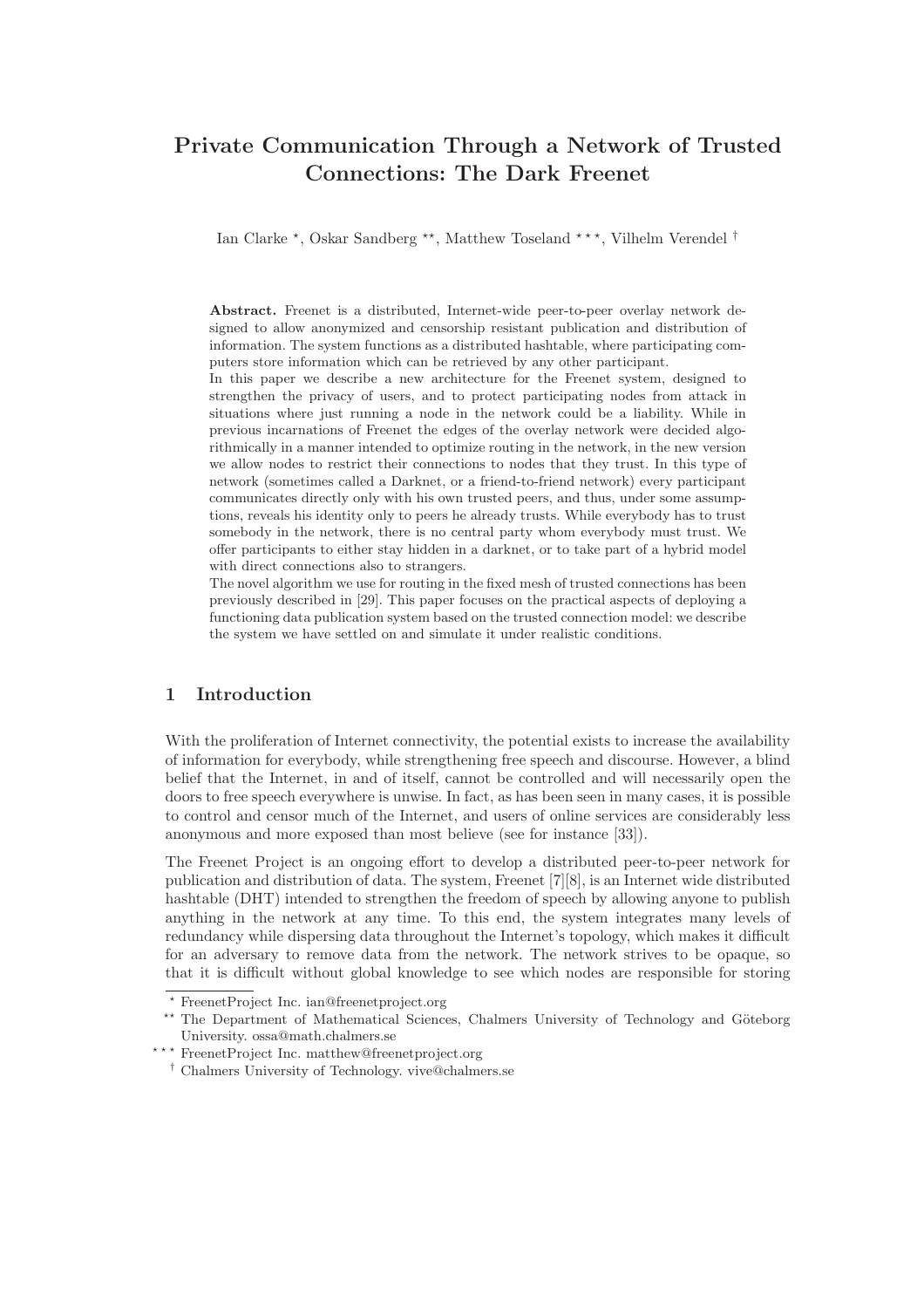which data at which time, and flexible, so that it can survive both the everyday churn of an uncontrolled peer-to-peer environment and malicious attacks.

An important element of allowing free communication is that the privacy of both those who publish and those who access information should be protected, both from outsiders and from other participants. Earlier generations of Freenet anonymized only via a Crowds [27] type system, which, while offering some disassociation between queries and those who initiate them, is vulnerable to many forms of attack. One of the outstanding questions of Freenet development has been how the network can better anonymize queries in the future, with the use of stronger mixing techniques such as [6] and [16] considered a possible, but complicated, option.

A second concern, that has come to the forefront with the actual deployment of Freenet, is the vulnerability of people operating nodes in the network. While the network strove to dissociate users from the data they accessed and nodes from the data they served, it did not hide that a particular node was part of the network. In order to find Freenet nodes in earlier incarnations of the system, it was sufficient to join the network and start operating as a node oneself: through the continuous process of routing and optimizing the network, one would eventually learn the identities and Internet addresses of more and more nodes in the network. This means that somebody wishing to attack the Freenet network in its entirety would have had no problem finding and identifying participants given sufficient time.

In order to resolve these problems, we have radically shifted the direction of Freenet development. Instead of direct connections between nodes forming dynamically in the course of the networks operation, we now also allow nodes to limit their connections only to other nodes whom they trust. This model of trusted connections radically improves the security of the network, under the assumption that trusted neighbors really are trustworthy, but complicates other issues. Notably, since the we cannot design the overlay graph of connected nodes ourselves, routing from one point to another becomes more difficult. There is also a cost to usability, especially with regard to barrier of entry into the network, since with trusted connections, a new user must know and be authenticated by at least one existing user before they can join, unless they want to reveal their identities to strangers wishing to do the same (like previous versions of Freenet, not necessary but still supported).

We believe, however, that the benefits of the trusted connections model outweigh the complications it implies for nodes seeking improved privacy. We hold that in many cases trusted connections are a better model for protecting the identities of those publishing and accessing data than traditional mixing approaches. They also dramatically increase the difficulty of identifying and attacking participants in the network of trusted connections, which must be done by subjugating one node at a time, and then proceeding to attack its neighbors<sup>1</sup>.

### 1.1 Previous Work

As mentioned, earlier versions of the Freenet system were previously described in [7], [8], as well as [17]. The algorithm which we use to route in the network was described and simulated in [29]. The algorithm draws off the small-world model of Jon Kleinberg [19], which has also inspired previous attempts to route in social networks [1] [22].

In some respects and goals, but not in others, Freenet resembles other designs for distributed secure data storage such as the Eternity service [2] and the Free Haven Project [10]. In

 $1$  Assuming of course that nodes cannot be identified in another way, such as monitoring the network for specific traffic patterns.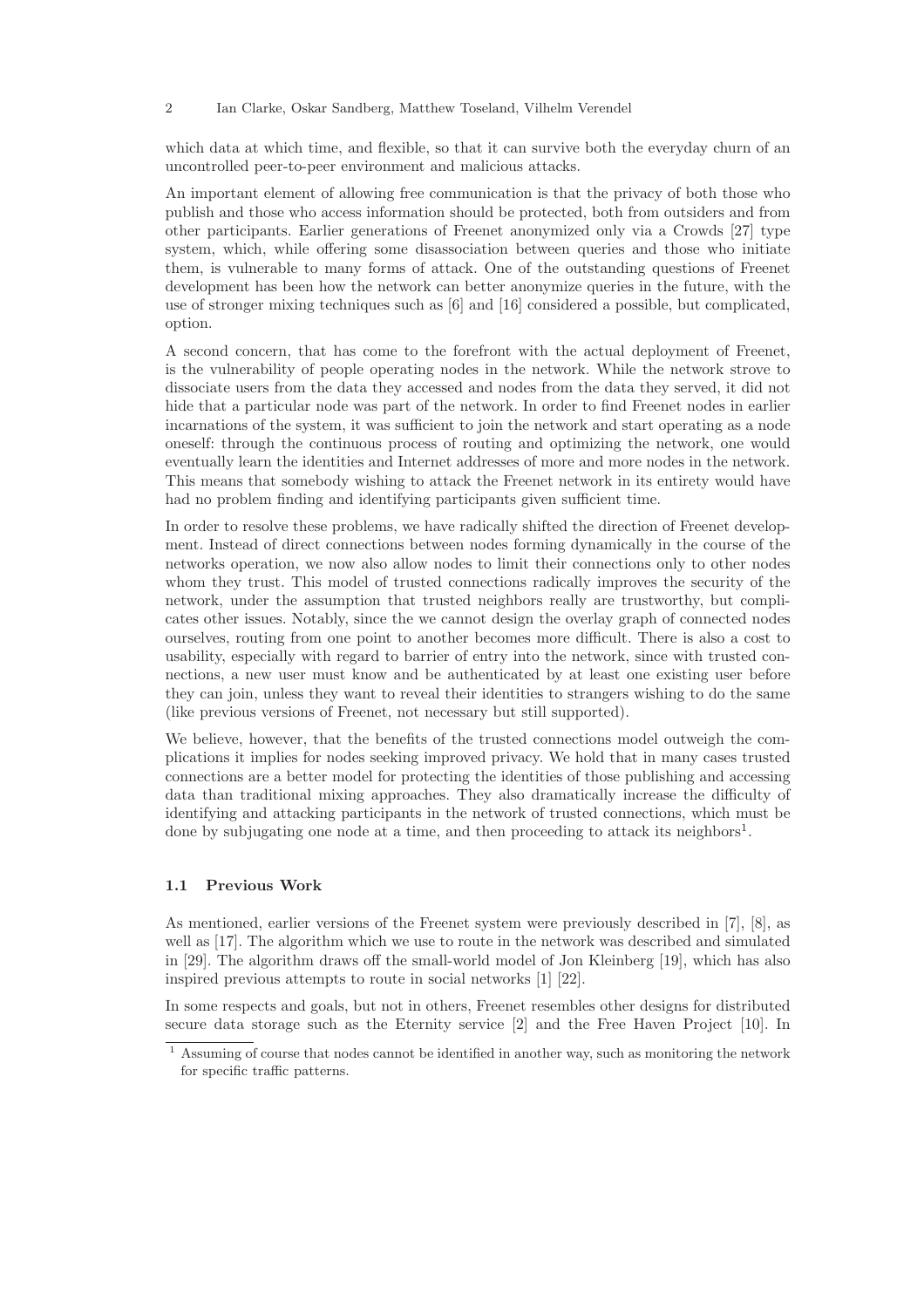operation, Freenet also shares a lot with common distributed hashtable (DHT) designs, such as [26] [32] [23]. Oceanstore [20], is a fully developed system for the distributed storage of information based on a DHT, but it is not designed with uncensorability or user privacy in mind.

The term "Darknet", which we have used to describe the trusted connections model on which the new version of Freenet is based, was coined in [3] as a more general term for private, concealed overlay networks. This is also described in [21]. An alternative name for the same thing, "Friend-to-Friend network" was coined by Dan Bricklin in [5]. In a similar spirit, we use the term "Opennet" for Freenet nodes that decide to take part of a hybrid model - allowing connections also to strangers. These nodes use the algorithm in [30] to dynamically optimize links in the overlay while routing in the network, and a bootstrapping mechanism to announce their presence to other nodes that want to peer with strangers.

Despite the idea having been around for some time, few trusted-connection based networks have actually been deployed. A program called *Aimster* (and later *Madster*) was released in 2000 allowing file-sharing between people who were on each others AOL Instant Messenger "buddy lists", but the company that made it is no longer in operation. WASTE is a program released, and then withdrawn, by AOL division Nullsoft in 2003, that is somewhat similar, see [34] for a description. A program known as OneSwarm was released in 2009, developed with file-sharing in mind [18]. These systems do not attempt to allow censorship resistant communication between any two participants.

### 1.2 Contribution

We summarize the contribution of this paper as follows:

- We describe a model for a practicly deployable data storage network where communication is limited to trust peers, but data is made available globally to all.
- We perform simulations to evaluate this model using real social-network data (from the PGP Web-of-Trust) to provide the trusted connections, and in environments with the type of churn which can be expected from true Internet deployments.
- We simulate a hybrid model where some nodes in the network may choose to reveal their identities to strangers to optimize performance. Nodes operating in this manner are said to participate in "Opennet". We study whether these nodes may co-exist in the same network.

While the method we use for routing has been previously described [29] in a highly idealized setting of a static of graph with points set in an exact grid, using it as a practical routing function in a realistic environment has not previously been explored.

While we are far from having addressed all potential issues and functionality in the system, the goal of this paper is to present an overview and a working implementation of our new model in practice.

# 2 Freenet's Design and Operation

Freenet's goal is to provide a distributed system for the publication and access of information. Documents are stored, or inserted, into the network with an associated address, or key, which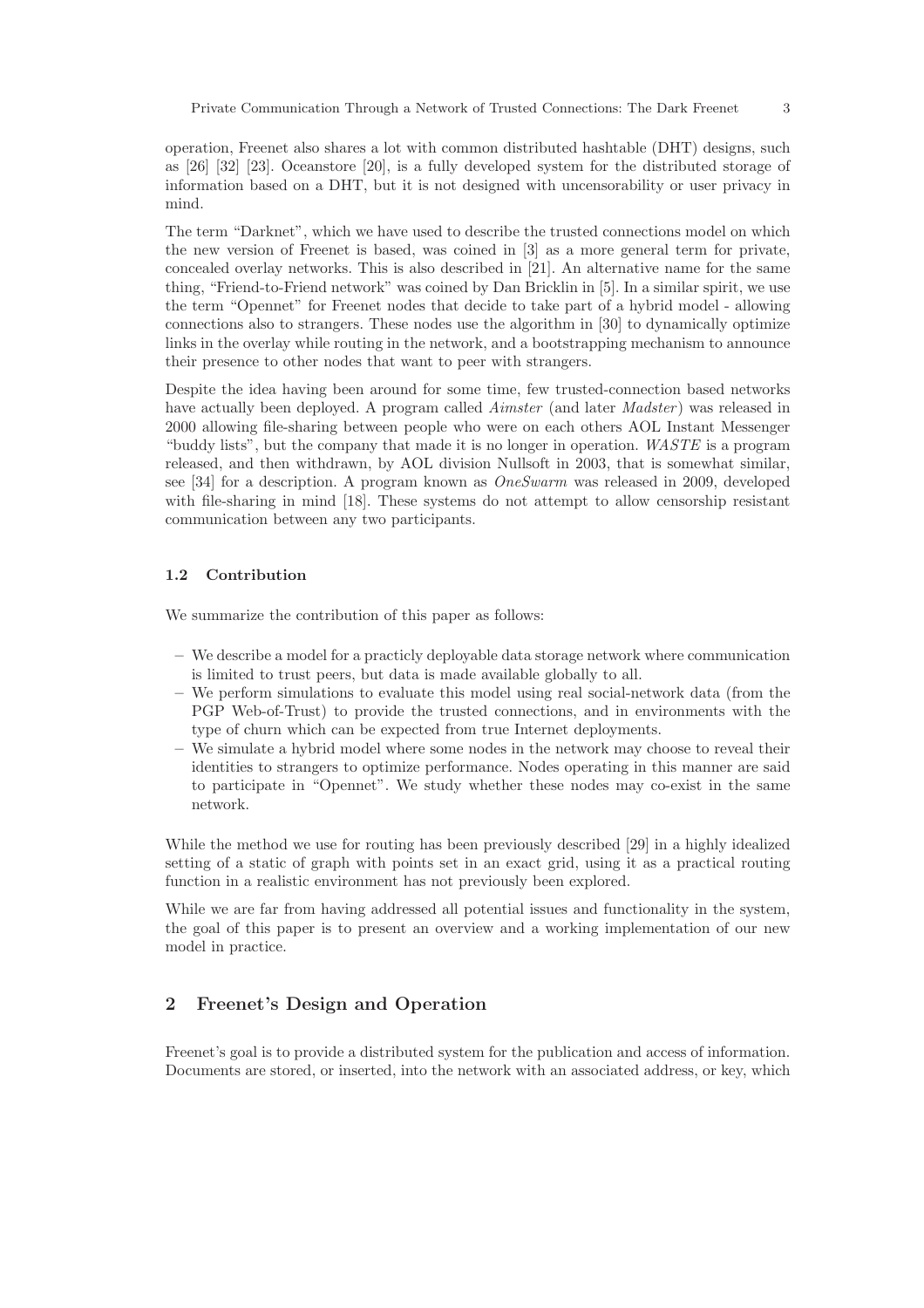consists of a binary string. The key is used both to decide where in the network to store the document, and to authenticate the document when it is transfered. A person wishing to access the document sends out a retrieve query, or request, which performs a routed depth-first search with backtracking. When the request finds a node containing a copy of the document, the entire document is returned through the search path.

Freenet nodes do not make guarantees about the persistence of documents, but keep them using a best-effort algorithm that removes documents using randomness when a node's storage overflows. In fact, nodes aggressively cache many if not all the documents that they transfer, so a system for removing documents from the cache is necessary. The network can be viewed as a large grid of caching proxy hosts, each proxying and caching for one another, but with no source to return to should the document not be in the cache. In practice, we have found that the system is relatively good at maintaining data when a sufficient amount of storage is available (see for instance [17], and [38] for a modification to improve this). Furthermore, Freenet does not guarantee that data in the network can be found by any particular search in a bounded number of steps (or indeed at all) - it only attempts to make it likely that it will.

### 2.1 Inserting and Requesting data

We assume that to every piece of data,  $D$ , there is an associated key  $K$ . Each node has a routing table, which with respect to the key  $K$ , gives an ordering of nodes neighbors after their desirability as the destination of the query. The route is then constructed by going from node to node and selecting the most desirable neighbor that is available and not already in the route as the next step. When this is not possible, the query backtracks and the route is restarted from the previous node. The routing process is terminated either due to the query achieving its purpose or because of some heuristic based on the number of steps taken. In current implementations, the reason for terminating is either that the sought document has been found, or that nodes have given up looking for it.

It should be noted that, unlike most other DHT systems, a key has no canonical home or destination in the network. While there may be a node that is the most desirable destination for a particular  $K$ , that node will most likely not know that it is. The manner in which the routing tables are constructed need only be consistent, in that two routes for the same key should be likely to intersect, and well distributed, meaning that routes should not all tend toward some small subset of the nodes. See Figure 1.

To search for a document in the network, matching a key  $K$ , one establishes a route for  $K$ . At each step, the node checks its cache to see if a document associated with that key is present. If such a document is found, the route terminates and the document is returned to the previous node in the route, which proxies it back towards the node which initiated the request. If it is not found locally, a node also has a quick method to search the cache of its neighbors for the document. The latter is possible by e.g. the sharing of Bloom filters [4] between neighbors, see Section 2.4.

The inverse process, that of originally inserting a document, is similar. A route is established, and if it terminates without finding a cached document matching  $K$ , the document  $D$  is proxied up the route. If an existing document matching  $K$  is found while routing, it is returned down the path just like if K had been requested.

During the proxying of data in both the insert and request steps, nodes will store the data in their cache. Each node has two seperate caches: one for short term storage meant to satisfy immediate demand for popular documents, and one meant to hold documents "belonging"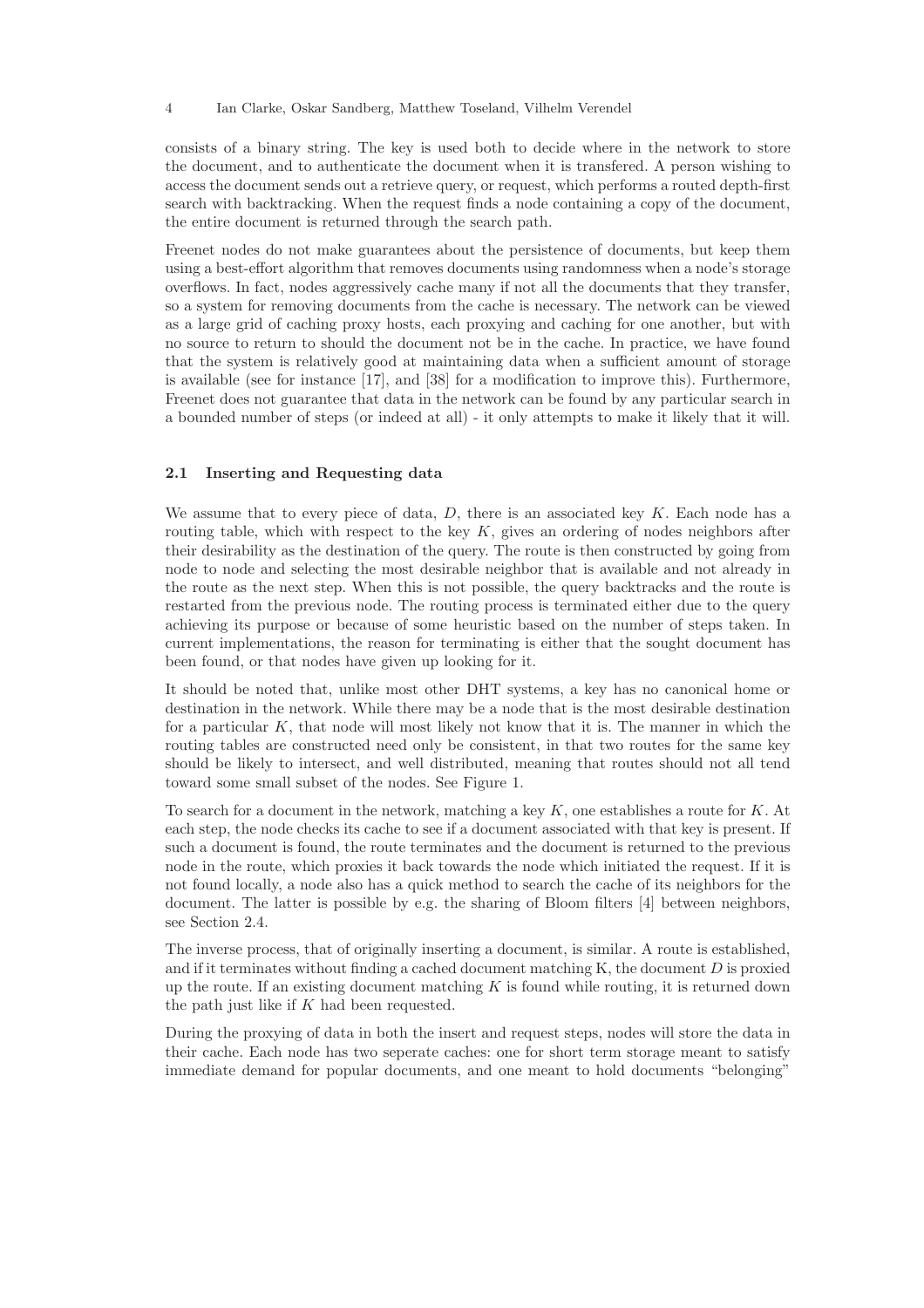

Fig. 1. The routing algorithm does not need to route a query for a particular key to a specific place. It only needs to route queries for the same key, but started at different nodes, to the same place. In picture, the red and blue queries are both for the key  $K = 0.50$ , but start that different points.

to the node for longer periods of time. All documents that a node transfers are stored in the short term cache, and expunged using a random scheme. Which nodes place a document in the longer term store is described below.

#### 2.2 Keys and Document Authentication

In order to maintain data integrity, keys are related to the documents they denote by cryptographic means. In particular Freenet uses keys that either a cryptographic hash of the document itself, or the bitwise XOR of a hash of a document name and the fingerprint of a public asymmetric cryptography key (PK) which the document is signed.

While proxying and caching a document, each node can thus verify its integrity. In the first case, the node need only calculate the hash of the document, and make sure it matches the key it routed for. In the second case, the PK and name string are provided as metadata with the document. When the node receives the document, it checks that the name and PK hash to the key that it routed for, and then checks that PK verifies the signature on the data.

The first type of key, called a Content Hash Key (CHK), is used for large static pieces of data. Since the key is generated from the data, it can neither be generated beforehand nor predicted by somebody who does not have the data. However, such keys are still useful, for example, when a document wishes to provide a link to a copy of a particular static document.

The second type of key, known as a Signed Subspace Key (SSK), allows several documents to be published by the holder of a single asymmetric key-pair. As the name implies, the holder of the key-pair has a private subspace in which he can publish signed documents, by varying the name part. This is used to implement updating schemes - either by including a version in the name, or having the name include a date of publication.

In both cases, the entire key cannot be derived from a readable address (in the CHK case, the entire key is an unreadable binary string, and in the SSK case at least the subspace wide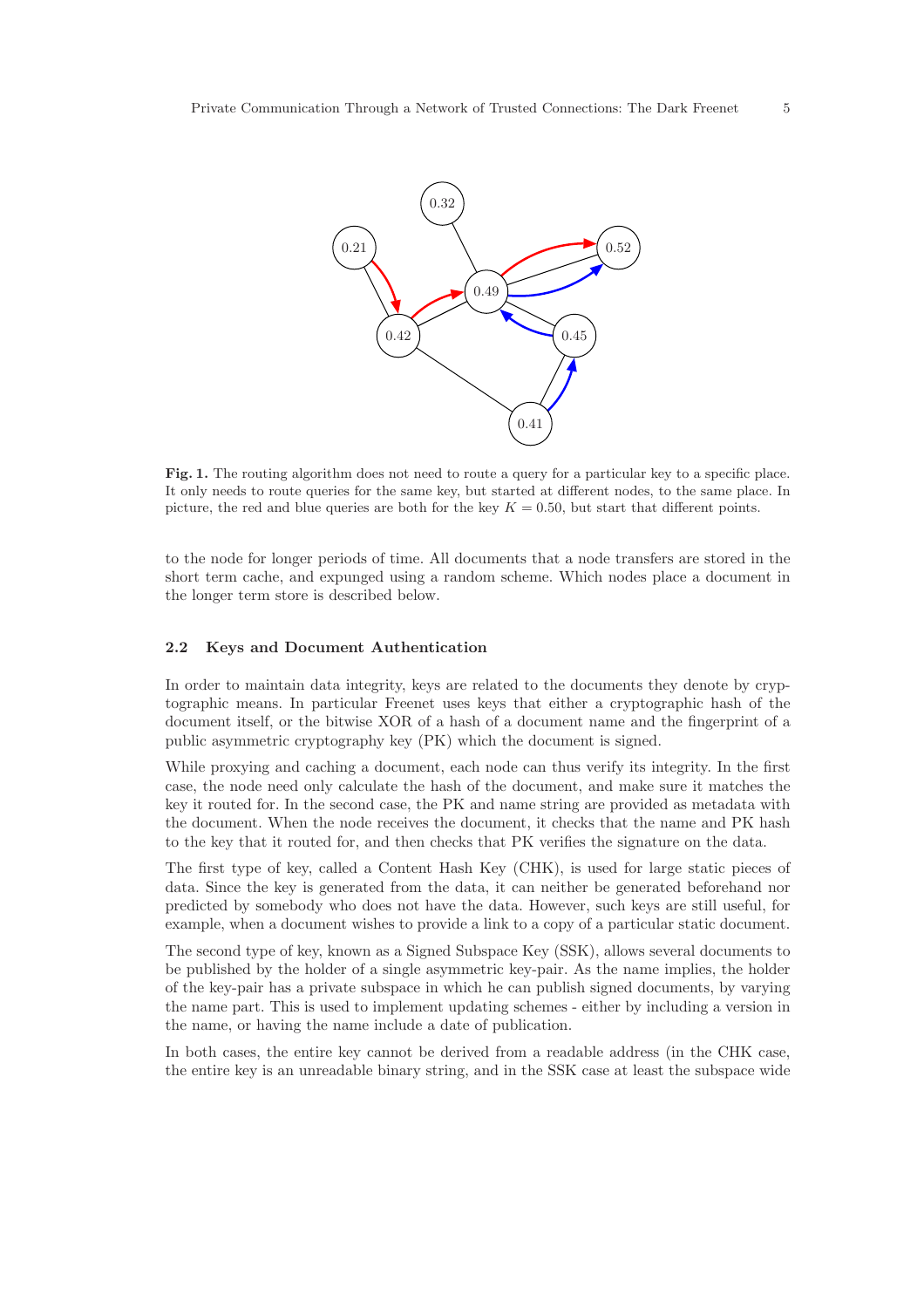part is). Thus finding documents in Freenet requires finding at least the publishers PK in some way.<sup>2</sup>No method for direct keyword searching is provided, though some methods are  $_{\rm possible}$ <sup>3</sup>.

#### 2.3 Data formats and encryption

An important aspect of Freenet, that has partially been carried over from the previous versions to the current, is a complete system for encrypting, splitting, presenting data. This occurs at a higher level than the Freenet nodes, in what has been designated the client (though in the spirit of peer-to-peer, the node and client are often the same program), and is thus unaffected by the recent changes in network architecture. The Freenet nodes which route for, store, and fetch data only ever see atomic, encrypted, documents, which are processed by the client into plaintext reconstructed versions.

Encryption of the data is typically done using symmetric encryption, the key being part of the address (in the case of the CHK), or an encrypted key provided in the headers, to be decrypted using a subspace wide key provided in the address (in the case of an SSK). Either way, the key itself is normally derived from the data's original hash.

The client also handles splitting and padding of data. As a basic measure against profiling and traffic analysis, documents in Freenet are a fixed size - 32kB for CHKs, and 1kB for SSKs. Clients ensure this by padding and by splitting larger documents into many smaller parts. The latter process is also an enhancement to performance and reliability. Because the parts are inserted under different keys, they are spread throughout the network which allows for effective multi-source downloading (in the style of newer peer-to-peer programs such as bittorrent) when downloading. Splitting also provides an additional layer of redundancy, since the clients can use erasure codes to make sure that not all the parts are necessary to recreate the document. Freenet currently makes use of Vandermonde Forward Error Correction codes [28].

#### 2.4 Routing in the Network

Under the trusted connection model, we have to assume that the graph of nodes and links between them is fixed, and cannot be optimized for routing purposes. This is a very different model from what previous version of Freenet, and other DHT systems have operated under: they all construct a graph explicitly so as to make efficient routing possible.

In fact, the possible efficiency of routing depends on the structure of the fixed network. If there is no short path between two nodes, it will not be possible for a document inserted at one to be reachable at another in a short number of steps, regardless of how well we route. We must thus rely on certain observations about the network of trusted connections. In particular, it is a subgraph of the of the world's social network, the dynamics which has been the subject

<sup>&</sup>lt;sup>3</sup> A system for expressing keys as URIs have been devised for Freenet. The non-readable sections are expressed as strings in a modified BASE64 encoding, and the readable bytes (such as the document name in the SSK) in plaintext.

<sup>&</sup>lt;sup>3</sup> One method that has been used is to create the public key/private key pair for an SSK using a string as a seed to a known PRNG. Then anybody who knows or guesses the string can derive the public key necessary for querying for the data in the network. The insecurity implied by this method is obvious however: they can also derive the private key needed to insert other data under the same name.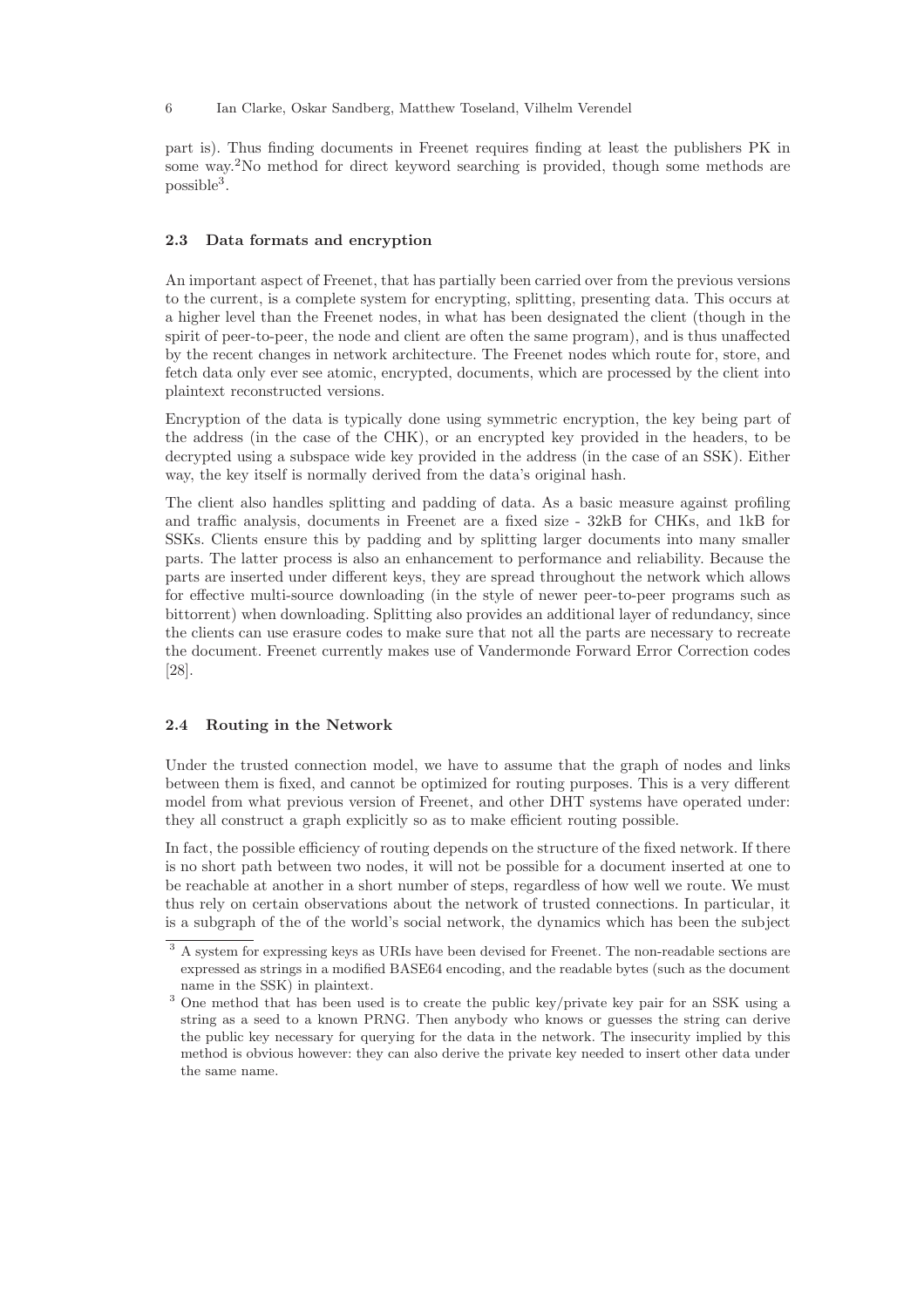of much study, initially by sociologists and experimental psychologists [25], and increasingly by mathematical means [9] [37]. It is generally accepted that the worlds social network is a so called "small world", meaning that there are short paths between every two nodes, and that there is local clustering (people who share a common friend are more likely to know each other).

Studies of routing in the world's social network have already been done, starting in the 1960s with Stanley Migram's famous small-world experiments [25] [36]. These, and subsequent repetitions [12] seem to indicate that it is possible to find routes from any person to any other, using only a very small number of steps (the idea of "six degrees of separation" for the entire world is derived from Milgram's data.)

We assume (optimistically) that the network of trusted connections that we can use is a small world. In order to route on it, we firstly must give each node an identity so that they can be routed to. The most direct way of assigning these identities is to choose them from the same space as the keys, and then try to route queries for a particular key to those nodes whose identities most closely match the key value. This technique is used by almost all current DHT systems. In light of the observation described in Figure 1 the identities of each node can be selected quite randomly, though their assignment will need to reflect the network in some respect.

Once each node has an identity, one could imagine calculating the all pairs shortest path for the graph, and keeping a routing table at each node showing where to reach queries intended to ultimately reach every node. This would ensure that the best possible route was always used, but involve a large amount of work and bandwidth when trying to calculate the paths, and require network sized routing tables at each node. More crucially, it would require one to recalculate the entire routing table every time a node joins or leaves the network, which is an impossibility under the intended usage. Other previously known systems schemes for building routing tables with guarantees on the stretch<sup>4</sup> such as [35] suffer from the same problems under our application.

Instead, we use a method which draws off the small world models of Jon Kleinberg [19]. The routing we perform is purely greedy: at each step, the desirability of the neighbors is ordered by the proximity of their identities to the route key  $K$  (seen as floating point number between 0 and 1 with periodic boundary<sup>5</sup>). The question then becomes one of trying affect the randomized assignment of identities such that this becomes an efficient way of routing. For routing to be efficient Kleinberg's results show that certain relation between the frequency of connections of different lengths (with respect to the identities) must be present, so our goal is to, to the degree that it is possible, assign identities so that this holds. The method we have chosen for doing this is a development of that described in [29].

In our implementation nodes start upon joining the network with randomly selected identities seen as numbers between 0 and 1. These identities are then switched between the nodes using the simulated annealing like method first explored in [29], which causes nodes that are in some sense close in the network topology to also have nearby identities. (It is only when this property holds that greedy routing makes sense in anything but the final step.) The use of random positions, rather than fixed points in a grid, makes our model slightly different than the Kleinberg model that is the basis of previous analysis of this method, but similar continuum models have been previously studied in [15] and [14]. Nodes at a constant rate initiate random walks, which terminate after a fixed number of steps (current six, which simulation indicates is enough even in a large network). When the walk terminates, the node

<sup>&</sup>lt;sup>4</sup> The stretch of a routing scheme is the amount by which the lengths routes found differs from the optimal possible value.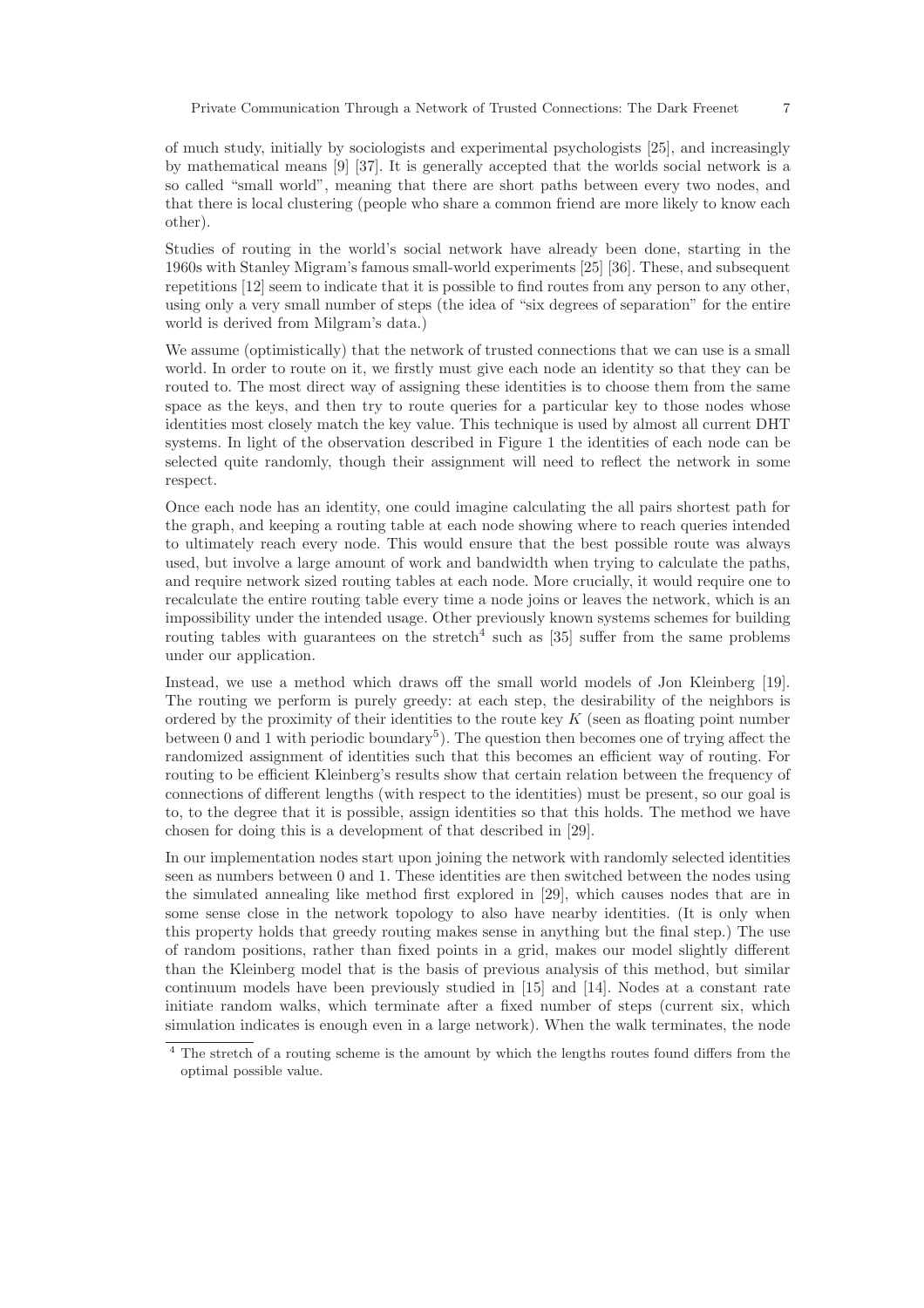at which it was started and that at which it ended attempt to switch identities, which will happen with a probability specified by the algorithm.

Ideally, one would hope to be able to assign the identities so that every step in a route for K brings us to a node whose identity is closer to  $K$  than the last, until we have found the best node on the network. In practice, this may not always be possible, but we still use this as heuristic to show us when to terminate a route. Currently the route continues until it has reached a maximal Hops-To-Live (HTL), which is motivated by attempting to balance a thorough search while limiting resource usage.

Several enhancements to the basic algorithm described in [29] which could lead to better results have been suggested. Knowing the identity of ones neighbors' neighbors is known to improve the performance of routing in Kleinberg type networks [24] by allowing nodes to route to the neighbor whose neighbors identities best match the query. Knowing the identities of neighbor's neighbors reveals something about the surrounding network, but does not tell one who they are, so the basic principle of only revealing oneself to trusted peers remains. Another performance enhancement that we use is for nodes to be aware of which documents are present in their neighbor's cache, by for instance neighbors passing Bloom filters [4] summarizing the contents of their cache to each other. A combination of both these techniques can greatly increase the number of successful searches and decrease the query length.

One artifact of the fact that nodes are constantly (though, when the network is steady, not very frequently) changing identities is that such a switch invalidates much of their cache. A node that has just gained a new identity will not have a cache full of documents closely matching this, since it has seen few if any queries for that identity before. Some method from migrating data between nodes after an identity switch may be necessary, but in the current implementation we rely only redundancy and the re-caching of data to ensure this. Simulation results (see below) seem to indicate that this is enough up to a certain level of churn in the node population.

### 2.5 Storing of Data

As noted above, each node keeps two seperate caches of data. One is a short term cache where all data that the node transfers is stored temporarily until it pushed out by other data. The other is meant to keep data longer by storing only inserted data that matches the nodes identity.

The strategy used to populate this second cache, which we have dubbed sinkstore, is this:

A node will attempt to place the document corresponding to a key  $K$  in its store if it is better located at the node, given its identity, than to that of any of its neighbors. For example, in the configuration shown in Figure 1, the node with identity 0.49 is a *sink* for  $K = 0.50$ : its current identity is closer to that value than any of its neighbors identities - if the query was an insert, the node with current identity 0.49 would store it.

In an ideal network, each query would encounter exactly one sink: the unique node with identity closest to  $K$ . In reality, we have not found the configurations to work this well, and data tends to get stored at several places. In the implementation, we have heuristics to address the fact that routing may not reach overloaded nodes who have the best location - or such nodes that have low uptime. A document is stored unless a nodes predecessor or any of its successor(s) is closer to K than the node, and has average uptime over  $40\%$ . In a

 $\frac{5}{6}$  That is circular distance, so the distance between 0.9 to 0.0 is 0.1.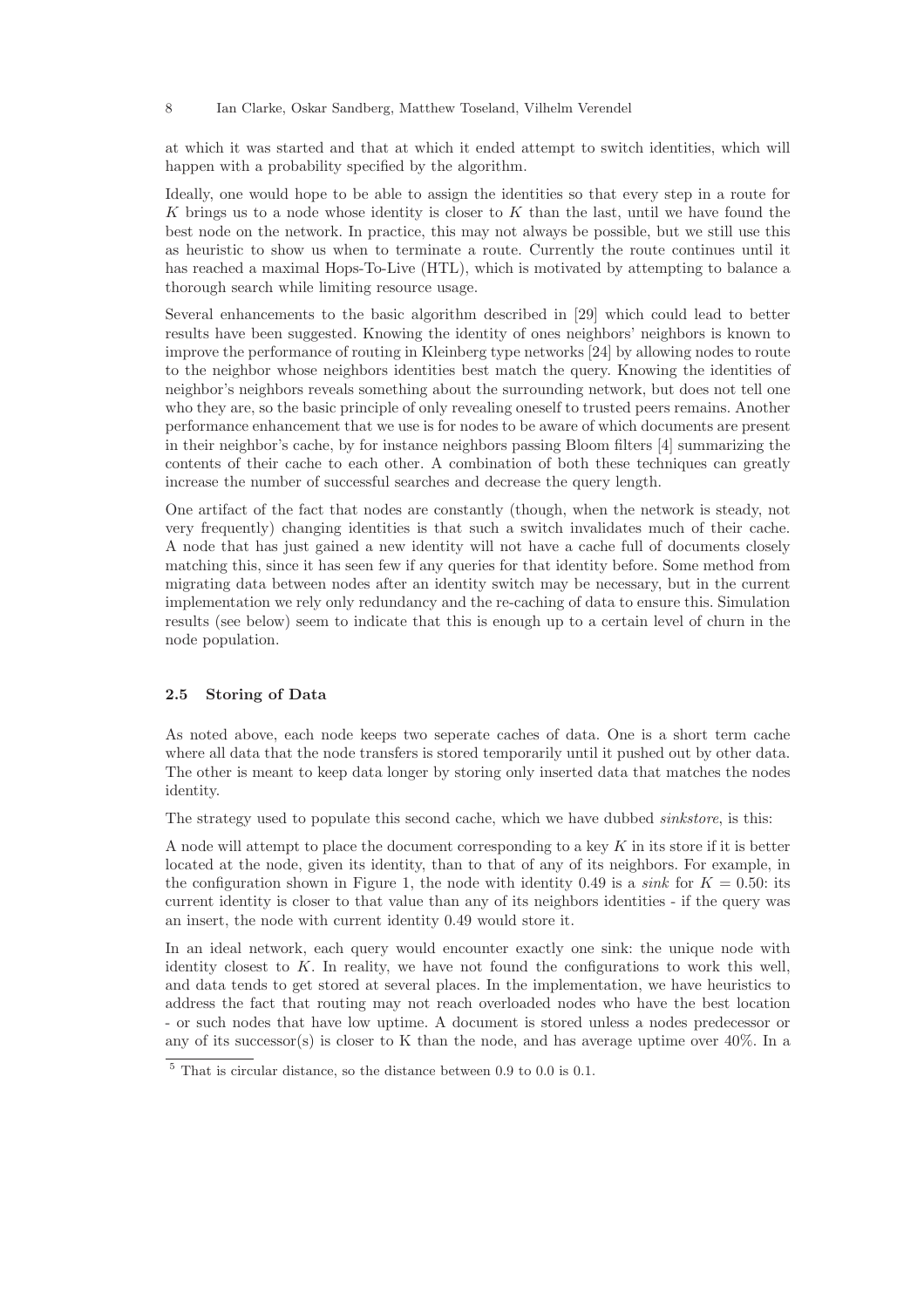sense, sinkstore adapts to this by using greater redundancy when routing is less optimal. See the simulation section for the impact of redundancy when using networks derived from real trust data. Finally, only new data is placed in the store; requests do not modify it because for popular data they may complete very quickly before reaching nodes close to the "ideal node", whereas inserts always continue until they run out of HTL. In practice documents will be stored on a few nodes out of the whole chain.

Like the short term cache, the longer term storage is cleared using a random removal scheme.

### 2.6 Joining and Leaving the Network

The procedure for nodes when joining and leaving the network is very straightforward. When joining, nodes choose an identity at random, and then connect to those peers with whom they have a pre-established trusted relationship. To protect against man in the middle attacks, the connections are initiated by the exchange of certificates between users - the certificates include both contact information (in practice, the nodes current IP address and port number) and cryptographic identifiers for the nodes.

When a user imports a certificate his node will adds the certificate's node as a trusted peer, and attempts to contact it. The other node will only respond if it has previously the certificate of the node attempting to contact it. On failure to connect, nodes try again, letting the time between subsequent attempts increase exponentially.

Once a new node has established its connections to a set of trusted peers, it can start taking part in the routing. It starts taking part in the switching procedure described above so as to get an identity which suits its position in the network and those of its neighbors. Nodes may initially switch between identities at a higher rate, so that they can become useful to the routing as soon as possible.

In practice, it is of course unrealistic to expect nodes to join the network fully formed, with a complete set of trusted peers. One of the most important and difficult aspects of the project, from a usability perspective, is to make it sufficiently easy and profitable for users to create connections that the overlay graph really does reflect the underlying social network. If, for instance, new users only ever connect to one person when joining the network, the graph will become a tree, and the routing algorithm will fail completely. In the current, early, versions of the software, we are depending only on the promise of increased performance to encourage people to authenticate and connect to as many trusted peers as possible, but in the future other ways of encouraging may be necessary (for example allowing the software to be used as an instant messaging client and/or file-sharing client with those one has authenticated).

To make it possible for nodes with few or no connections to connect, they can do so under a weaker threat model for the nodes themselves. This is done by using the Opennet model, where other users provide a small number of publicly known "seednodes" that are already connected to the network. When Opennet nodes connect, the seednode "announces" to the part of the network which is close (in the identity space) to the position that the new node wants to use. This is done like a normal route through the network, allowing the joining node to get replies from other opennet nodes who are interested in more connections. When having gained connections, nodes start operating as normal, as well as using the algorithm detailed in [30] dynamically arrange its connections to others who want to use the Opennet.

Leaving the network requires no special action. Nodes operate under the assumption that neighbors may cease operating at any time, and simply send routes to the next most desirable neighbor when the most desirable one is no longer responding. Attempts to contact a node that is not responding tailor off exponentially in frequency.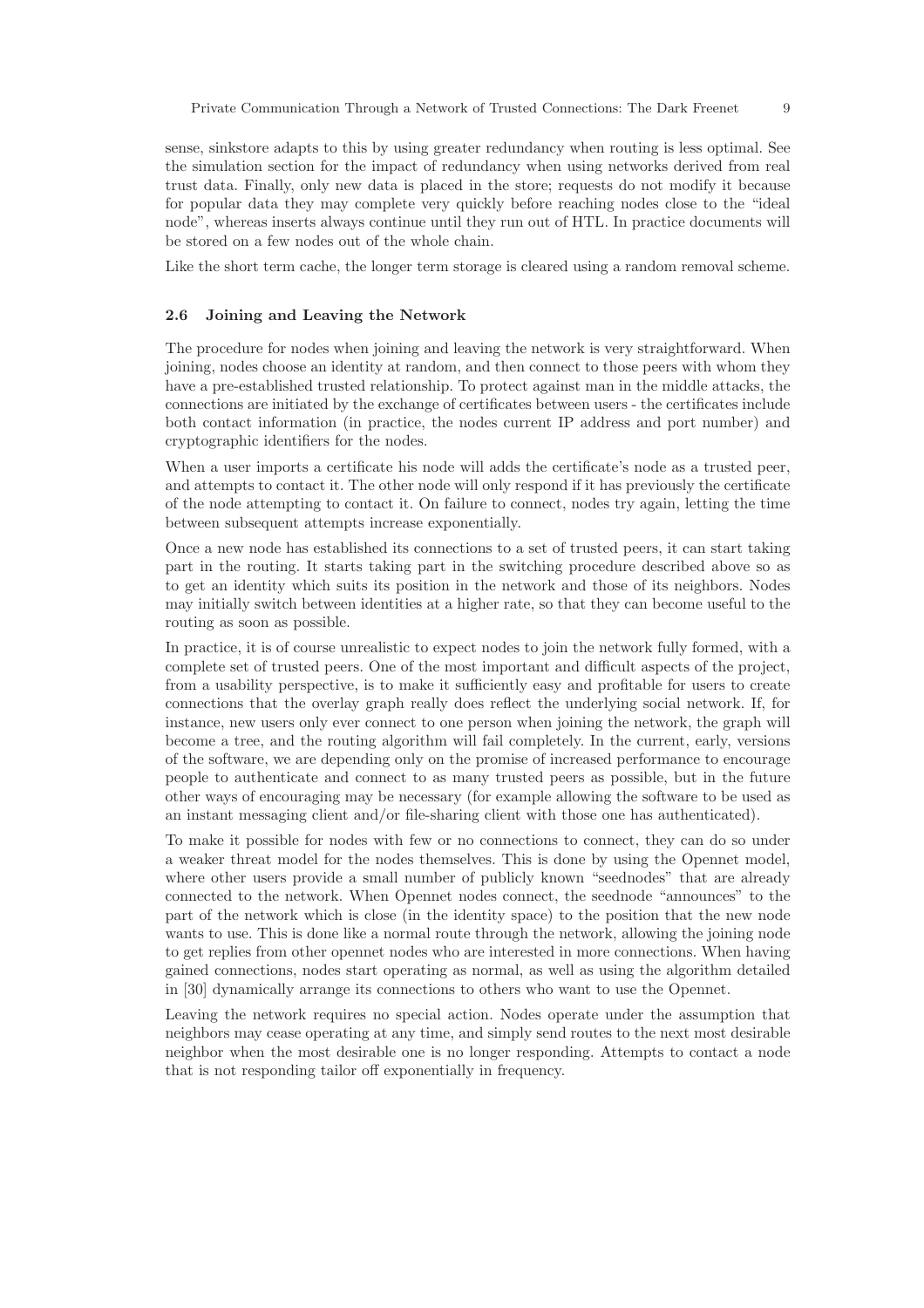# 3 Simulations

Since the scalability of the routing algoritm has been discussed elsewhere [29], we will concentrate on looking at the effects of various factors in networks of fixed sizes. In particular, the amount of redundancy needed to get good results, as well as the amount of churn in the node population that the network can withstand. Furthermore, we study the scenario where a fraction of nodes take part in a "hybrid network" by Darknet and Opennet nodes, with some nodes announcing to strangers they are part of the network as others keep the privacy of the Darknet.

#### 3.1 Simulation Dataset

To evaluate the our model we perform simulations with real-world social network data. Because of privacy protection we cannot reliably extract the full topology from the real Freenet network. Instead, we run simulations using data from the PGP Web-of-Trust (WoT). This data is publicly available<sup>6</sup>, and in the following we only consider mutual signatures made by cryptographic keys, which we assume reflects trust comparable to that between people in a darknet. As of 2009-02-18, the PGP WoT data set contains 41315 persons, with the largest connected component being of size 33133. We further restrict nodes to the requirement of having a degree of minimum 20 (to be in the Darknet), or 10 when we study how nodes get extra links with the Opennet functionality. Thus, we use a connected core from the PGP network to fulfill these criteria. Using the k-core algorithm [31], we extract a set of size 1580 (for  $k = 20$ ) and of size 3791 (for  $k = 10$ ). These are the fixed underlying networks for the following experiments.

#### 3.2 Simulation Background

The simulation is driven by events where people in the social network let their nodes join, leave, request and insert data, and switch numerical identities. These events occur with randomness of different intensity. The simulation is thus meant to describe an overlay network whose structure varies depending on which nodes are online at a time, but where the Darknet links of trust are constrained and picked from the underlying network between people who trust each other. We have chosen simulation intensitities of events (in the resolution of microseconds, due to the large number of events in a network) from studying a small set of typical nodes in the real network. We also vary parameters such as redundancy between different simulations, to study performance under various hypothetical settings. When a person is online, she starts to operate a node which is either new or has a number of stored documents from previous operation. A node of a person connects to the persons friends that are currently online. Nodes that are offline are unavailable to routing but with previous documents remaining in cache, that can later become available again. Nodes are homogenous with respect to the total size of the cache, and parameters guiding nodes stochastic behavior are constant for all nodes over one simulation. When nodes leave they may with a small probability do so permanently, which means wiping out all documents in their cache as well as later joining like a new node in the network.

Furthermore, a fraction of nodes (which we vary) are less worried about being visible in the network and choose to participate in the Opennet - which allows dynamic optimization

 $\frac{6 \text{ See } \text{http://www.lysator.liu.se/~jc/wotsap}}{6 \text{ See } \text{http://www.lysator.liu.se/~jc/wotsap}}$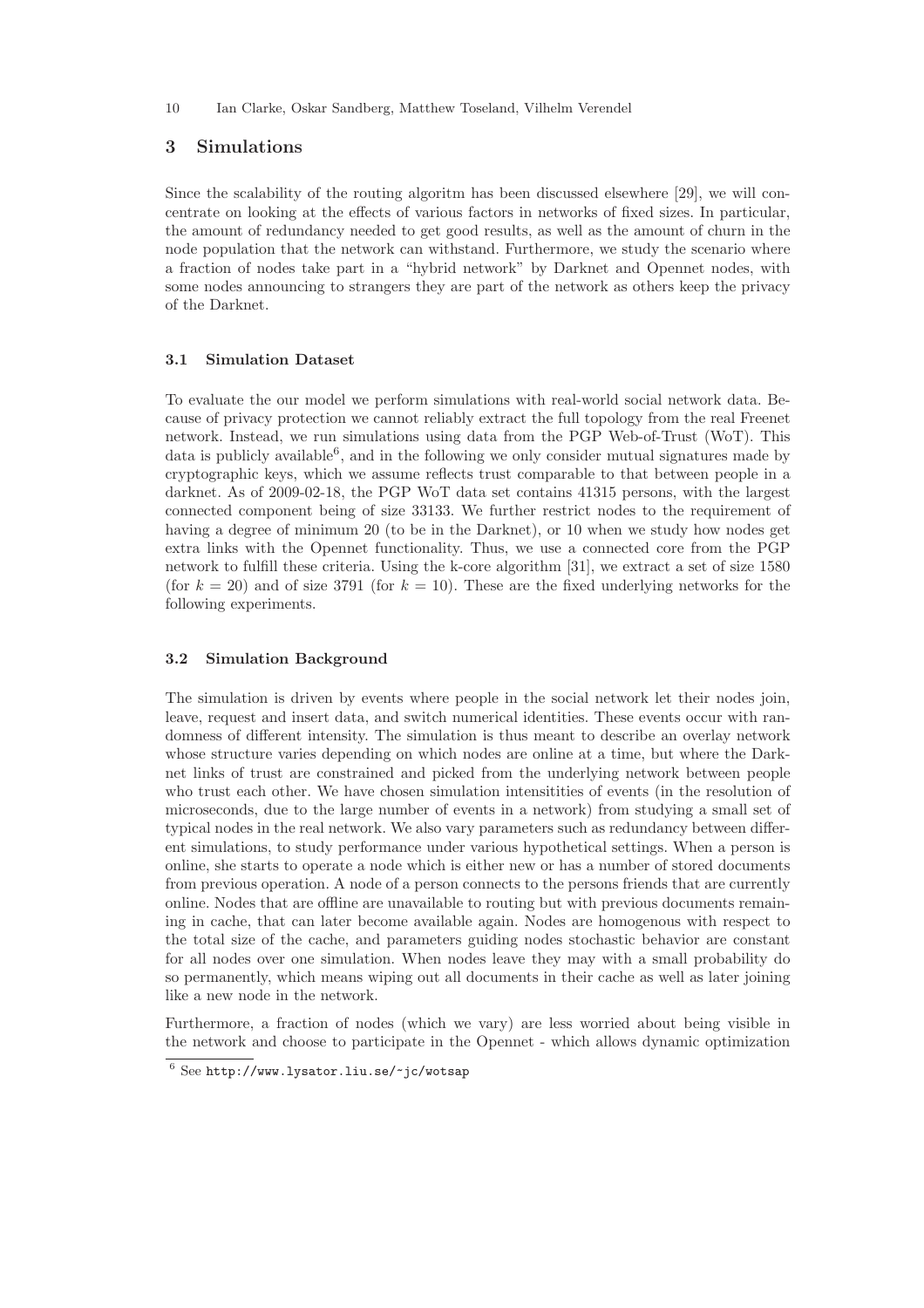of links in the overlay whenever the person running a node wants to. These nodes do also take part in switching locations, and forward such requests to allow "pure" Darknet nodes improved routing. The Opennet nodes are offered a set of other Opennet nodes when joining the network, by the announcement mechanism described above. This allows us to examine whether the Darknet model can co-exist with a more traditional mechanism to adaptively design a peer-to-peer overlay.

The simulator is written in Java and publicly available at http://freenet.googlecode. com/svn/trunk/apps/simsalabim/

#### 3.3 Simulation Details and Objectives

We now describe the objectives of simulations depending on different parameters that affect the operation of the simulation. Some important parameters are examined in the following, but there are many more that are used to simulate a node in the network (in the implementation of the simulator). First, the intensities of the different events rule the stochastic behavior of nodes, by sampling the time (in microseconds) from an exponentially distributed joint variable to the next event that occurs in the network. The nodes that request, insert, join, leave and switch are picked uniformly at random from the online nodes (or from the offline nodes, for the joins) without any order. The simulation thus completes by completing a large number of events, and outcomes are collected by statistics in the program.

We have let 20% of the nodes to be persistent in the network by not performing joins or leaves, in line with different but similar observations and estimates. Furthermore, each node has uniform storage capacity to hold 2000 documents (1000 for the store and 1000 for the cache), that get overwritten according to a random-based scheme. In practice the number of documents limit the time period for which the availability of data can be simulated, but in theory there is no upper bound on time and effort to study the network over longer runs.

We now report the following simulations. The first and second simulations study the feasibility of a pure Darknet. The third simulation study the impact on performance where a fraction of nodes use the Opennet to connect to get friends. The networks were typically simulated for a week (time in the simulation, with a resolution of a microsecond). This time is a tradeoff between the available computational resources and the interest to observe stationary behavior over longer runs. We have found that all simulations to give similar results for obvious modifications of duration.

- First, we study how the amount of redundancy (total size of storage, compared to size required by available documents) affects the availability and the load on the network. This is done by simulating a full Darknet network for a week, and then evaluating the success rate and average number of steps for requests over one simulated day. See Figures 2 and 3.
- Second, we study how the network tolerates the amount of churn of individual nodes that are removed from the network and permanently lose their data. This is done by simulating the network for a week, then studying performance for one day. We vary the intensity at which a node leaves and joins the network, as well as the probability to permanently leave. When a node leaves permanently, all its documents are lost and it can later reconnect but as "fresh" node without any data. Here, we want to study at which rate the background process of nodes requesting and caching the data can compensate for varying rate at which nodes leave the network with data. See Figures 4 and 5.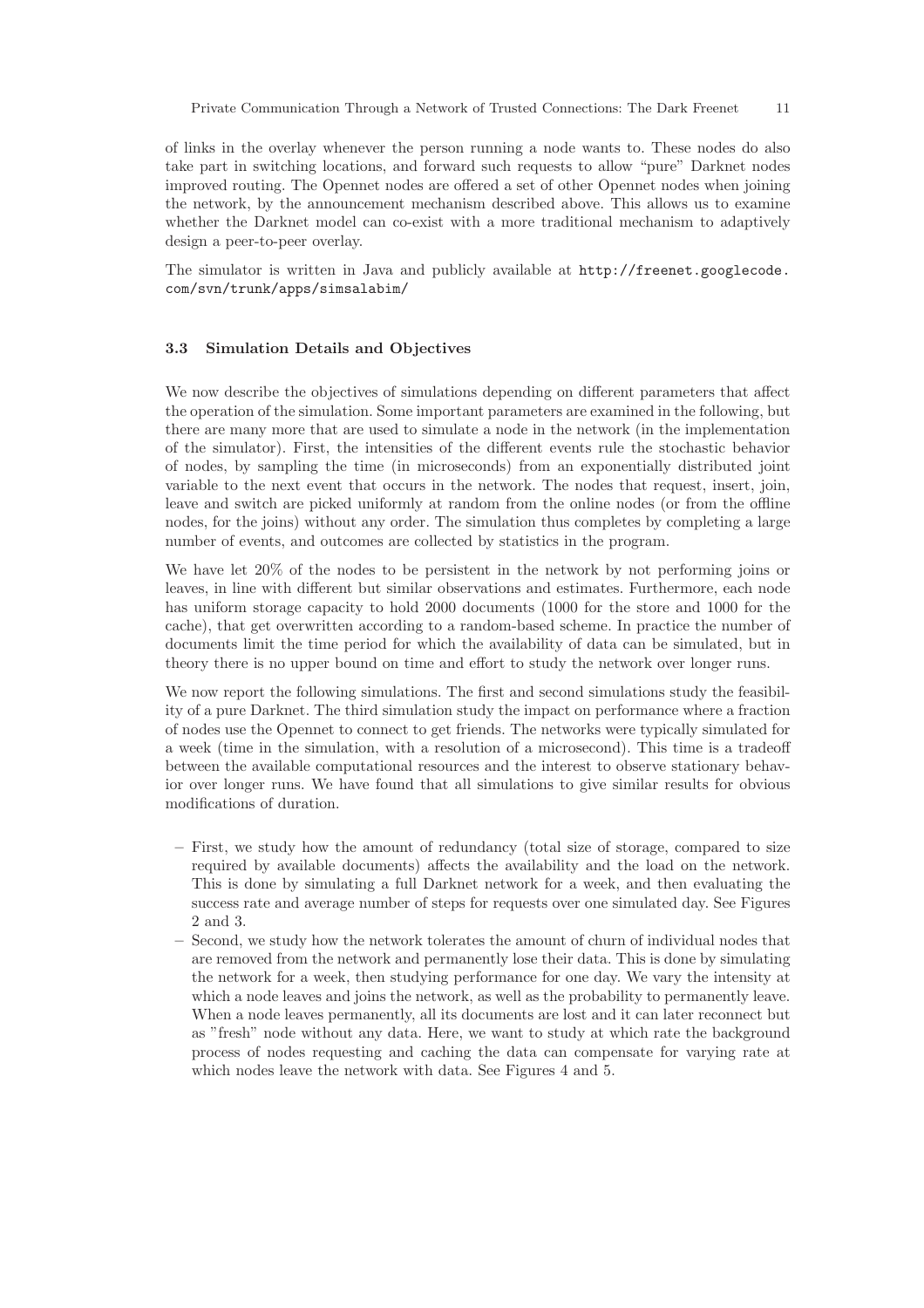- 12 Ian Clarke, Oskar Sandberg, Matthew Toseland, Vilhelm Verendel
	- Finally, we study opennet functionality by letting some nodes get fixed connections to friends and dynamically optimized connections to strangers as these choose to seek peers when routing in the network [30]. Here, nodes may connect to a small number of seednodes when joining the network. The nodes that use the Opennet functionality are picked as a random fraction of the population, and nodes use a random seednode if they needs help with getting connections in the network.

To study the effect of how opennet may help nodes and impact the network, we use a larger network with nodes having a degree of at least 10 (as previously, with the k-core algorithm). Nodes with less that 20 connections can use the opennet functionality to obtain the total number of 20 connections (including Darknet connections). Such nodes prefer Darknet connections over Opennet connections, which means the need of Opennet peers varies depending on how many of its Darknet peers are online. Nodes drop Opennet peers if more Darknet peers become available during the simulation, to make as limited use of the Opennet as possible. Performance is measured as in the first experiment. See Figures 6 and 7.

### 3.4 Simulation Results

Taking a step back, the simulations indicate a number of things under our assumptions.

In the first experiment, the performance of the network depends on the popularity distribution of the documents that are requested - at least when the load of storage in the network grows proportionally large. Since it is common that some documents are more popular than others, this likely translates into a bias for such documents when load gets large. It is currently an open question whether the nodes in the network should compensate for this, e.g. by attempting to re-insert less popular data. Where some documents are more popular, average performance is at least as good as in the uniform case, and likely better.

In the second experiment, the simulations show a quite strong resistance to churn of nodes permanently leaving the network with data. This can perhaps be explained by that the intensity of requests dominate the join-leave process by orders of magnitude. Thus, once a document is stored well in the network, the continuing requests for it from some part of the network will often compensate for the loss of a particular copy. It is really for a very mobile network, with nodes having volatile caches, that the leave-churn seems to be a problem that removes many of the keys. The remaining keys that were requested were also shown to have good availability.

In the final experiment, we find that the network can work well as a hybrid - with Darknet and Opennet nodes acting concurrently under different privacy requirements. By studying the performance, there is no indication that the different dynamics of switching Darknet locations and dynamically optimizing Opennet connections will hurt the load or availability on the network.

There are clearly a very large number of simulations that could be made of the networks we are considering. These results are necessarily limited by the available computational power available to the project, but we strive for simulations to be an on-going effort in network design and development. While the results are limited to making assumptions about parameters that are hard to fully measure in the actual network, this can partially be compensated by varying a number of parameters in simulations.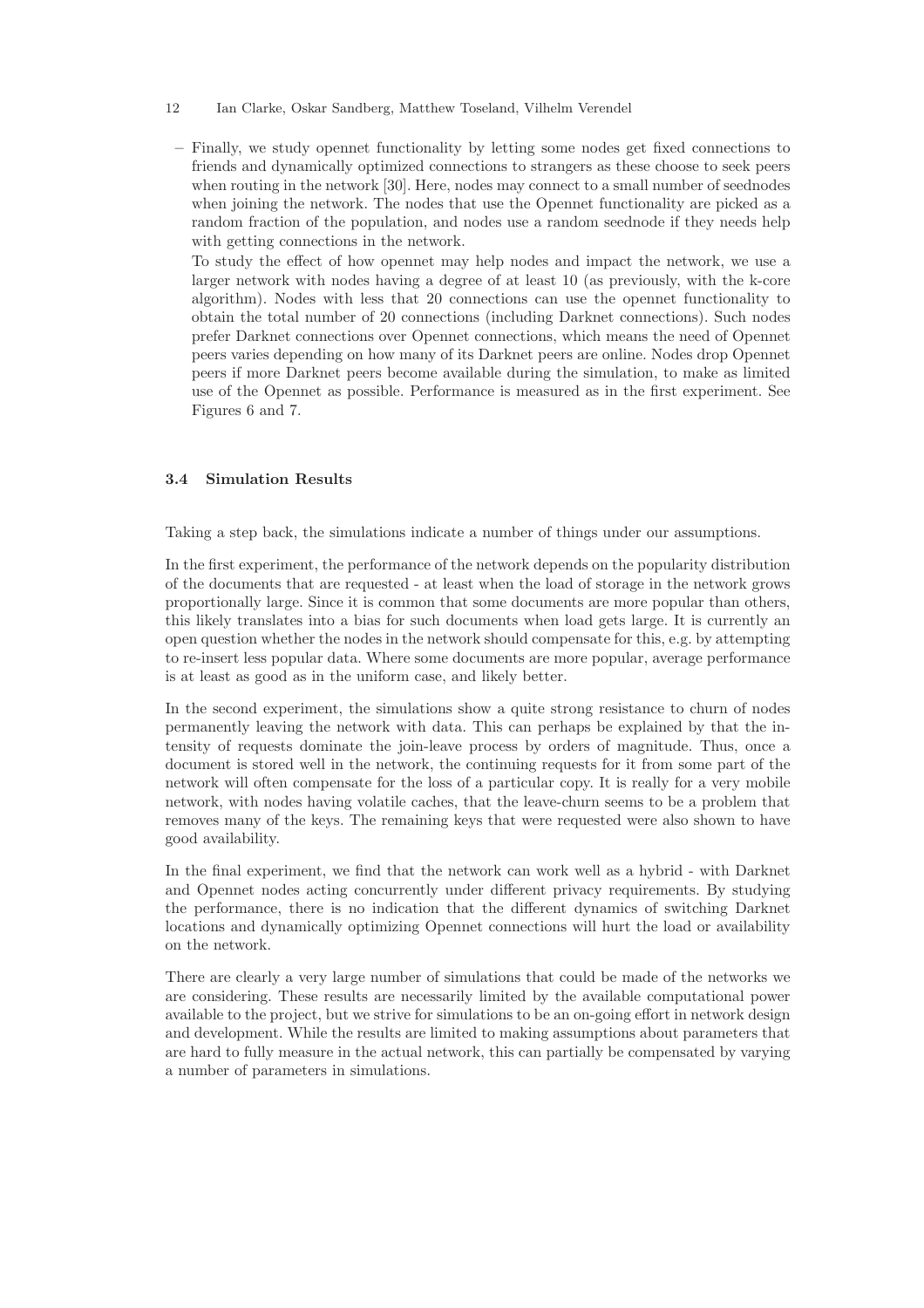

Fig. 2. Successrate as a function of redundancy (total network storage / number of documents inserted) in the PGP graph. In one case with uniform popularity, in another with document popularity following a power-law with exponent one. 1580 nodes, 1 week.



Fig. 3. Average request length as a function of redundancy (total network storage / number of documents inserted) in the PGP graph. In one case with uniform popularity, in another with document popularity following a power-law with exponent one. 1580 nodes, 1 week.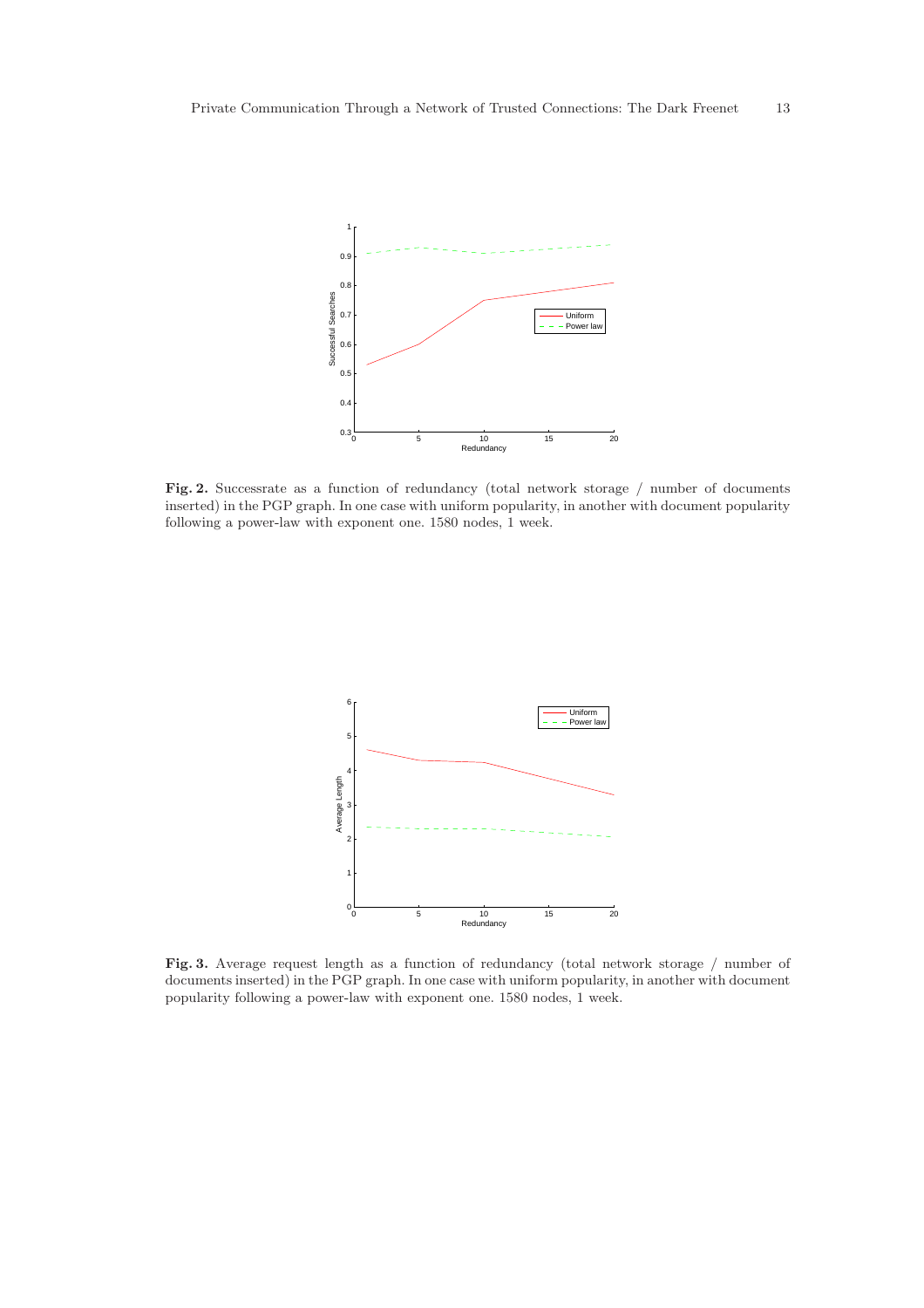14 Ian Clarke, Oskar Sandberg, Matthew Toseland, Vilhelm Verendel



Fig. 4. Remaining documents as a fraction of leave churn (the fraction of nodes that decide to leave the network, or lose their documents between connects). With different rates of average up/downtime. 20% of nodes persistent in network. 1580 nodes, redundancy=10, 1 week.



Fig. 5. Availability of remaining documents as a fraction of leave churn (the fraction of nodes that decide to leave the network, or lose their documents between connects). With different rates of average up/downtime. 20% of nodes persistent in network, with document popularity following a power-law with exponent one. 1580 nodes, redundancy=10, 1 week.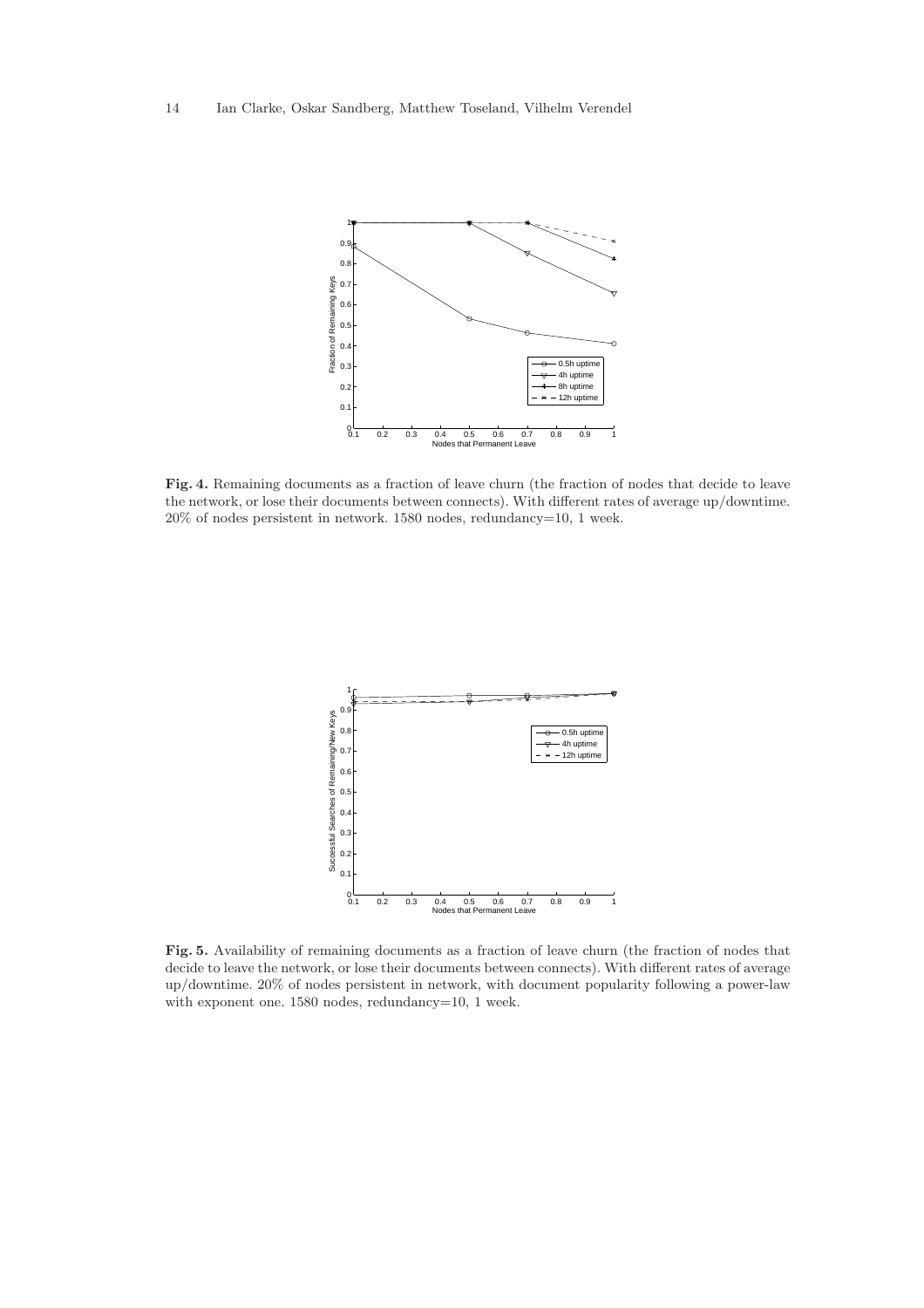

Fig. 6. Successrate as a function of nodes using opennet. 10 opennet seednodes exist among the persistent nodes in the network. 20% of nodes persistent in network, with document popularity following a power-law with exponent one. 3791 nodes, redundancy=10, 1 week.



Fig. 7. Average request length as a function of nodes using opennet. 10 opennet seednodes exist among the persistent nodes in the network. 20% of nodes persistent in network. 3791 nodes, redundancy=10, 1 week.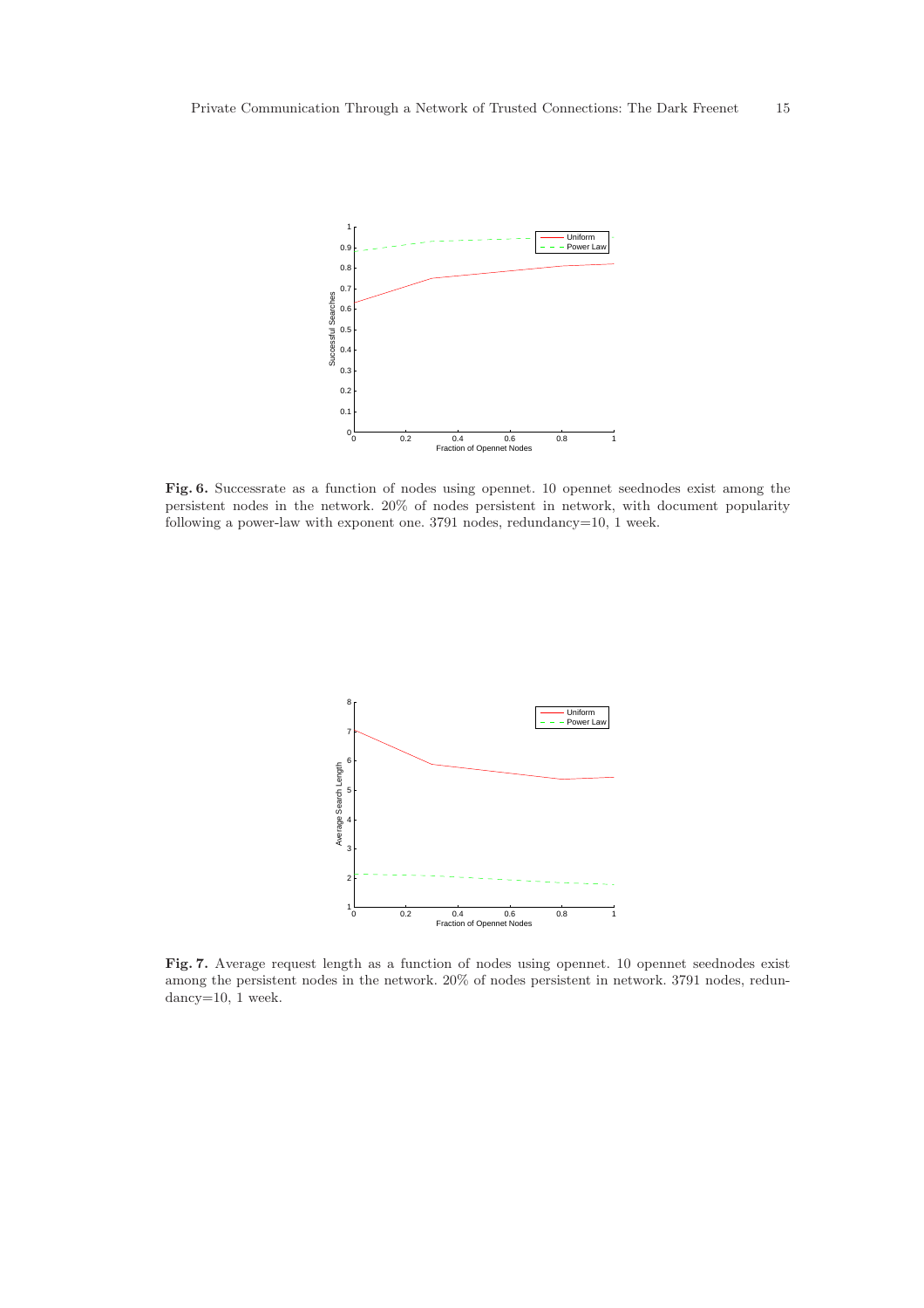### 4 Implementation

As part of the Freenet Project<sup>7</sup> we have an early implementation of the new version of the Freenet. The current implementation is in Java, using a UDP/IP messaging layer originally similar to that originally used for the  $Dijier^8$  download accelerator. Other code has been carried over from the previous versions of Freenet. This includes the higher level code for processing data, as well as some of the security and authentication code.

The software is functional, but not yet ready for mainstream deployment. The user interface is still primitive, especially when it comes to the creation and authentication of the trusted connections, which, as noted above, are crucial to the network becoming something we can hope to route in. Test networks have been deployed and seem to function - an example of such a network is shown in Figure 8 - but they are too small and used by too limited a class of people to provide any real data on what the network will look like once truly deployed.



Fig. 8. A (small) realization of the actual Freenet network.

The fact that the technical functionality of the new Freenet depends essentially on the usage patterns and the dynamics of social networks that we can do little to control is an almost unique challenge for software development. Nobody can know for sure that the implementation will function until we have reached a large number of users and continue to see positive results.

Likewise, the goal of building a dark network, which by design is to be opaque, makes a deployed system very difficult to analyze. Indeed, if the system works as well as we have hoped, it will be difficult to even estimate the size of a deployed network, let alone say anything about its graph topology. The current early code provides a minimal amount of data to developers about the network, that could also be obtained using other means, but we cannot expect to continue doing that when Freenet is being used for real purposes (it

 $^8$  http://www.freenetproject.org/

<sup>8</sup> http://dijjer.org/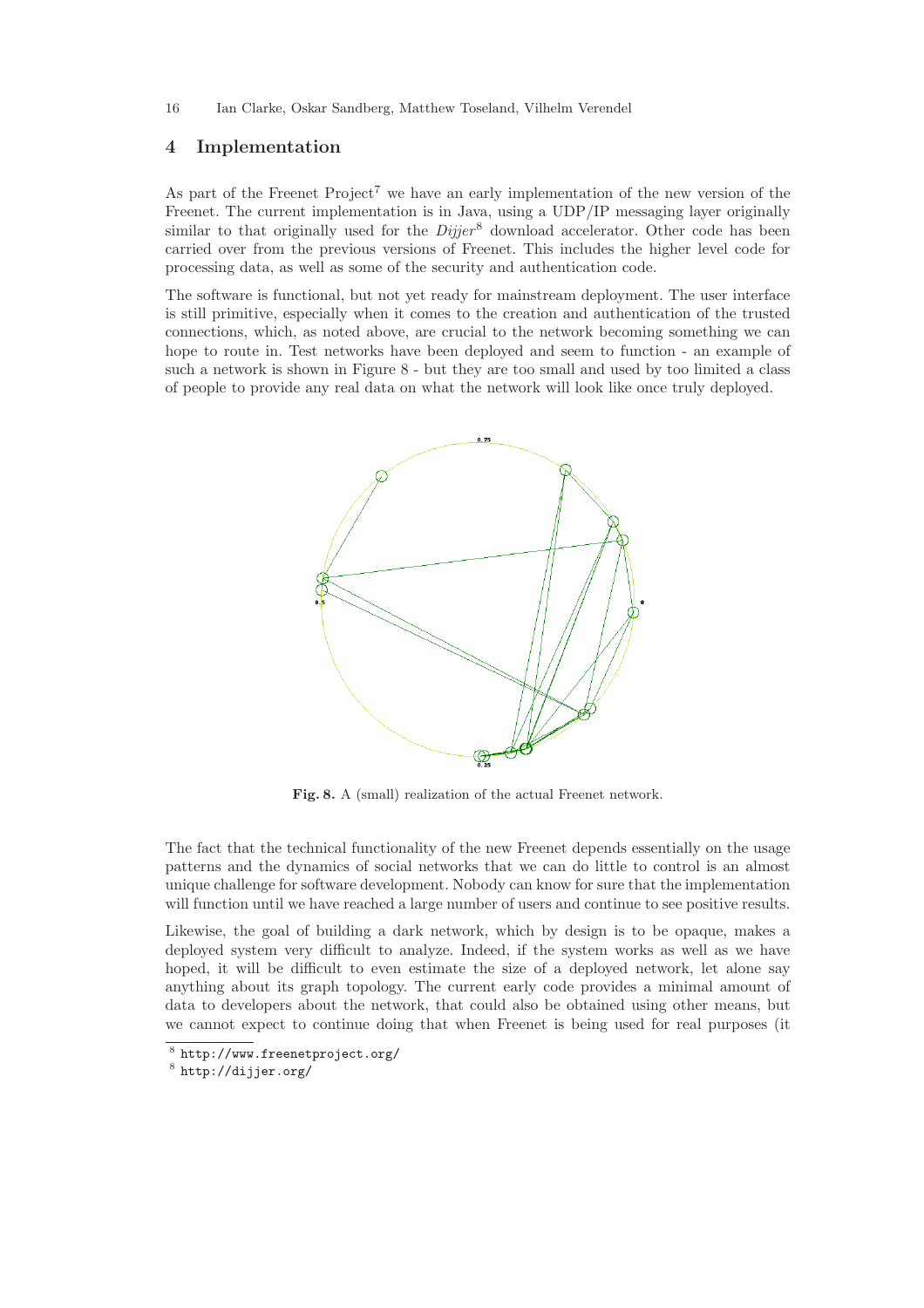would be counter to our goals even if just a portion of our users revealed their neighborhoods publicly).

# 5 Privacy and Anonymity

It is perhaps a matter of definition how much privacy the trusted connections model provides compared to layered or telescopic encryption schemes such as those used in Mixnets [6] and in Onion Routing [16] [11]. While these schemes generally attempt to ensure that no party in the network can alone determine what the user is accessing, we allow our neighbors in the network to see what we are accessing, but assume that they are trusted friends. In this sense the anonymity provided is simply the classical method of going through a trusted third party, but with the difference that trust is distributed throughout the network, and so single party needs to be trusted by everyone.

The type of privacy required also depends on the application. A user who wants to access information about, for example, a venereal disease, might prefer simply hiding among the masses on the current plaintext World Wide Web than routing his query through people who know him. On the other hand, people wishing to share political information that is being repressed by their government may have much to gain from the trusted-connection model, especially when even accessing open anonymity networks may be blocked and illegal.

The perhaps largest advantage that the trusted-connection model offers over traditional anonymity networks is protection against the Sybil attack [13], where a single attacker infiltrates the network by pretending to have many identities. Since the network depends on out of band trust relationships, an attacker gains strength only through the number of people he can fool into trusting him, and gains nothing by presenting multiple identities online.

Our current implementation does not perform any mixing of queries inside the nodes, and thus cannot, in spite of the fixed size of documents, defend against an adversary with global access. The threat model considered is more along the lines of that used by TOR [11], in that we assume that the adversary cannot perform advanced traffic analysis on the inter-node communication. It is possible to implement mixing within the nodes, at least to some extent, but currently our emphasis is on getting a efficient, usable, functioning system rather than strengthening the threat model.

# 6 Conclusion

We have described a new version of Freenet based on constructing an overlay using only trusted connections to build a distributed hashtable for use as a censorship resistant information publishing system. Much work still lies remains constructing this system, especially in testing it with a large user base, and seeing if peoples trusted connections in practice sufficiently match the small-world of theory to make communication in the network practical.

Many questions remain as to the viability of operating software like Freenet in the real world. Other open question regard the security and anonymity provided by the model. The difficulty of performing denial of service attacks by attempting to affect the routing in various ways needs to be studied, and similarly attacks by flooding and spamming in order to decrease the availability of legitimate data.

However, we see our design as a proof of concept of an entirely new form of peer-to-peer overlay, which ensures privacy for all participants, while offering a robust alternative for building free communication networks even where they are not desired by all.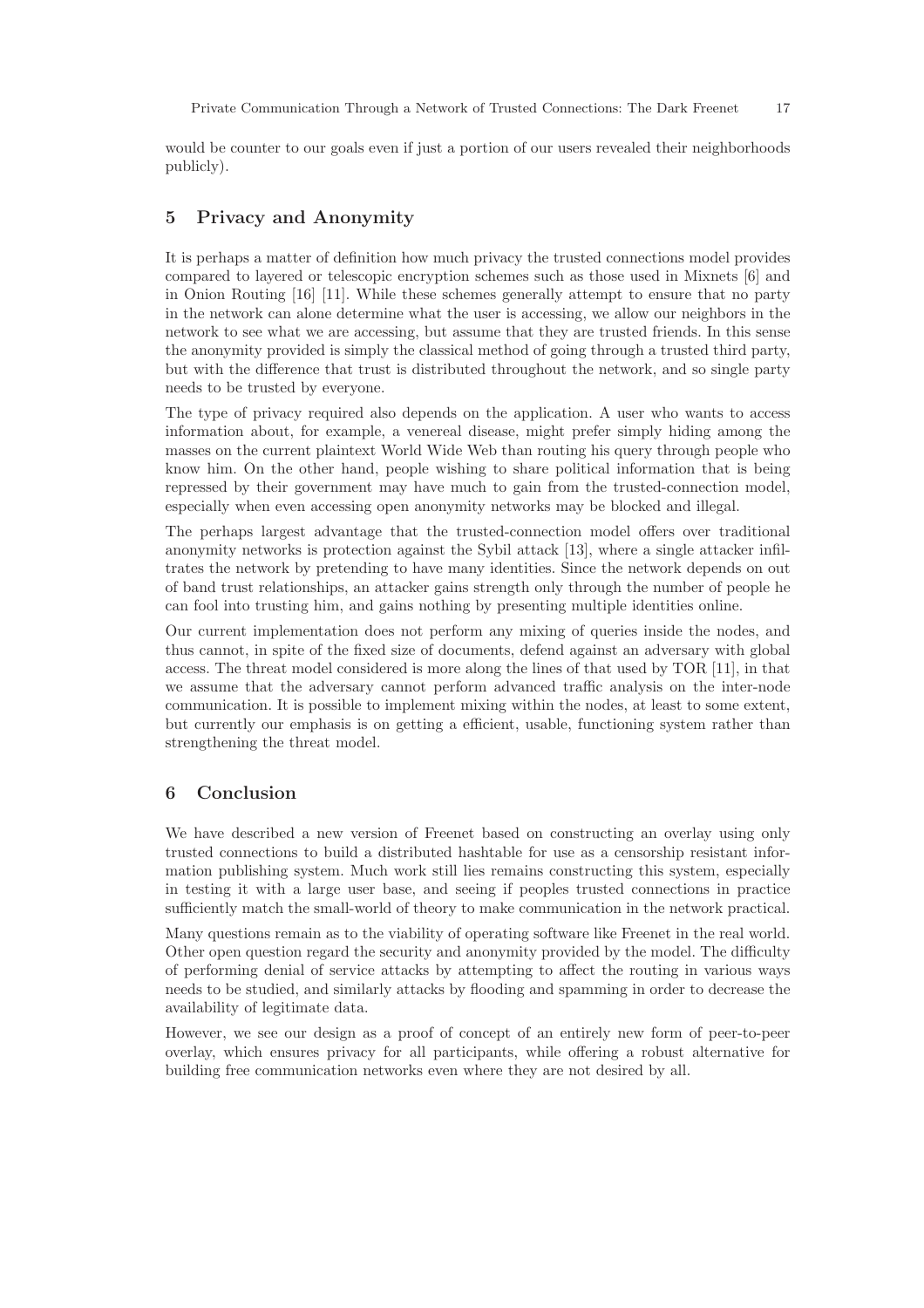# References

- 1. L. Adamic and E. Adar. How to search a social network. Social Networks, 27:187–203, 2005.
- 2. R.J. Anderson. The eternity service. In Proceedings of the 1st International Conference on the Theory and Applications of Cryptology, Praque, Czech Republic, 1996.
- 3. P. Biddle, P. England, M. Peinado, and B. Willman. The darknet and the future of content distribution. In Proceedings of the 2002 ACM Workshop on Digital Rights Management, Washington DC, USA, 2002.
- 4. B. Bloom. Space time tradeoffs in hash coding with allowable errors. Communications of ACM, 13:422–426, 1970.
- 5. D. Bricklin. Friend-to-friend networks. http://www.bricklin.com/f2f.htm, 2000.
- 6. D. L. Chaum. Untraceable electronic mail, return addresses, and digital pseudonyms. Communications of the ACM, 24(2):84–88, 1981.
- 7. I. Clarke, T. Hong, S. Miller, O. Sandberg, and B. Wiley. Protecting free expression online with Freenet. IEEE Internet Computing, 6:40–49, 2002.
- 8. I. Clarke, T. Hong, O. Sandberg, and B. Wiley. Freenet: A distributed anonymous information storage and retrieval system. In Proceedings of the ICSI Workshop on Design Issues in Anonymity and Unobservability, pages 311–320, Berlin / Heidelberg, 2000. Springer.
- 9. I. de S. Pool and M. Kochen. Contacts and influence. Social Networks, 1:1–48, 1978.
- 10. R. Dingledine, M. Freedman, and D. Molnar. The free haven project: distributed anonymous storage service. In Proceedings of the Workshop on Design Issues in Anonymity and Unobservability, Berkeley CA, USA, 2001. Springer.
- 11. R. Dingledine, N. Mathewson, and P. Syverson. Tor: The second-generation onion router. In Proceedings of the 13th USENIX Security Symposium, 2004.
- 12. P. S. Dodds, M. Roby, and D. J. Watts. An experimental study of search in global social networks. Science, 301:827, 2003.
- 13. J. Douceur. The sybil attack. In Proceedings of the IPTPS02 Workshop, Cambridge MA, USA, 2002.
- 14. M. Draief and A. Ganesh. Efficient routing in Poisson small-world networks. Journal of Applied Probability., 43:678–686, 2006.
- 15. M. Franceschetti and R. Meester. Navigation in small world networks, a scale-free continuum model. Journal of Applied Probability, 43:1173–1180, 2006.
- 16. D. Goldschlag, M. Reed, and P. Syverson. Onion routing fo ranonymous and private internet connections. Communications of the ACM, 42:39–41, 1999.
- 17. T. Hong. Performance. In A. Oram, editor, Peer-to-Peer. O'Reilly, Sebastopol CA, USA, 2001.
- 18. Tomas Isdal, Micheal Piatek, Arvind Krishnamurthy, and Thomas Anderson. Privacy-preserving P2P data sharing with OneSwarm. Technical report, 2009.
- 19. J. Kleinberg. The small-world phenomenon: an algorithmic perspective. In Proceedings of the 32nd ACM Symposium on Theory of Computing (STOC), 2000.
- 20. J. Kubiatowicz, D. Bindel, Y. Chen, P. Eaton, D. Geels, R. Gummadi, S. Rhea, H. Weatherspoon, W. Weimer, C. Wells, and B. Zhao. Oceanstore: An architecture for global-scale persistent storage. In Proceedings of ACM ASPLOS, 2000.
- 21. J. D. Lassica. Darknet: Hollywood's War Against the Digital Generation. John Wiley and Sons, New York NY, USA, 2005.
- 22. D. Liben-Nowell, J. Novak, R. Kumar, P. Raghavan, and A. Tomkins. Geograph routing in social networks. In Proceedings of the National Academy of Science, volume 102, pages 11623–11628, 2005.
- 23. G. Singh Manku, M. Bawa, and P. Raghavan. Symphony: Distributed hashing in small world. In Proceedings of the 4th USENIX Symposium on Internet Technologies and Systems, 2003.
- 24. G. Singh Manku, M. Naor, and U. Wieder. Know thy neighbor's neighbor: the power of lookahead in randomized p2p networks. In STOC '04: Proceedings of the thirty-sixth annual ACM symposium on Theory of computing, pages 54–63, New York, NY, USA, 2004. ACM.
- 25. S. Milgram. The small world problem. *Psychology Today*, 1:61, 1961.
- 26. C. G. Plaxton, R. Rajaraman, and A. W. Richa. Accessing nearby copies of replicated objects in a distributed environment. In ACM Symposium on Parallel Algorithms and Architectures, pages 311–320, 1997.